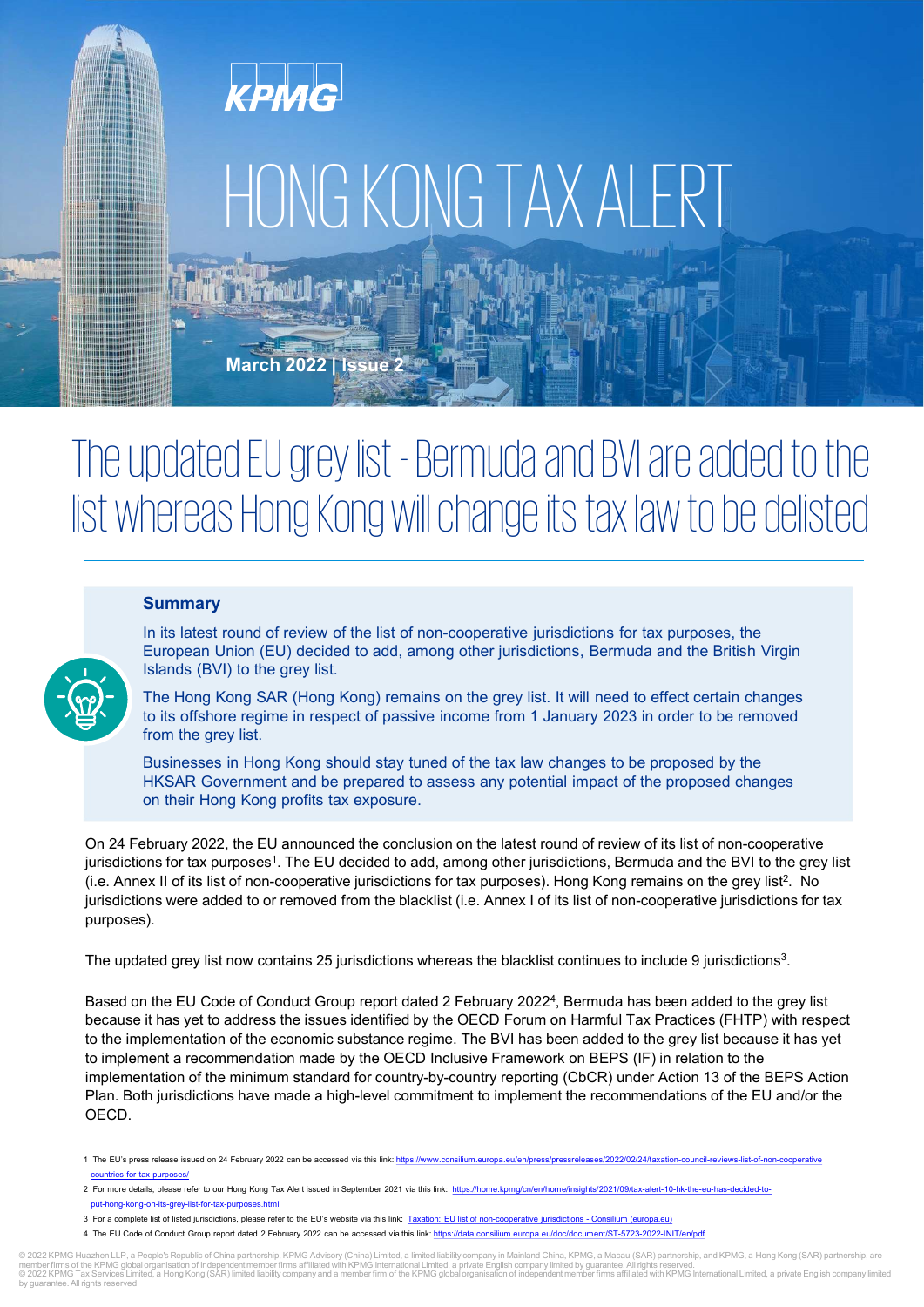In addition, Thailand and Vietnam are also on the grey list as they have yet to implement the IF's recommendations **CONGTAX ALERT**<br>
In addition, Thailand and Vietnam are also on the grey list as they have yet to implement the IF's recommendations<br>
States.<br>
The next round of update of the EU tax lists is scheduled in October 2022. States.

The next round of update of the EU tax lists is scheduled in October 2022.

**S KONG TAX ALERT**<br>
In addition, Thailand and Vietnam are also on the grey list as they have yet to implement<br>
on implementing the CbCR minimum standard and activate the CbCR exchange relation<br>
States.<br>
The next round of u The EU will continue to monitor the progress of the grey-listed jurisdictions in implementing the recommendations of the EU and/or the OECD, and consider any necessary updates in the next round of review of the EU tax lists in October 2022. Businesses in Hong Kong with operations in or transactions with Bermuda or the BVI should closely monitor the future developments in this space and be prepared to assess the potential impact of any forthcoming changes to the tax regimes in these jurisdictions on their businesses.

As far as Hong Kong is concerned, the HKSAR Government has committed to amending the tax law to address the EU's concerns about the offshore regime in respect of passive income in Hong Kong. While the exact changes to the Hong Kong tax system required for Hong Kong to get off from the grey list are yet to be confirmed, the deadline of making such changes remains to be the end of 2022.

In its press release issued on 5 October 2021, the HKSAR Government has made it clear that Hong Kong will maintain the territorial source principle of taxation. In addition, the tax law changes will only target corporations involved in cross-border tax evasion, particularly those with no substantial economic activity in Hong Kong.

Some possible changes to the Hong Kong tax system to be effective from 1 January 2023 are: (1) taxation of offshore passive income remitted into Hong Kong, (2) introduction of a substance requirement and/or subject-to-tax condition for exempting offshore passive income remitted back to Hong Kong and (3) introduction of a participation exemption for dividends and gains from disposal of equity interest. If offshore passive income may be subject to tax in Hong Kong under certain circumstances in the future, consideration should also be given to whether Hong Kong should introduce a mechanism for unilateral tax credit in the absence of a tax treaty to provide relief for double taxation.

We will keep monitoring any future developments in this area and provide further update when more details become available.